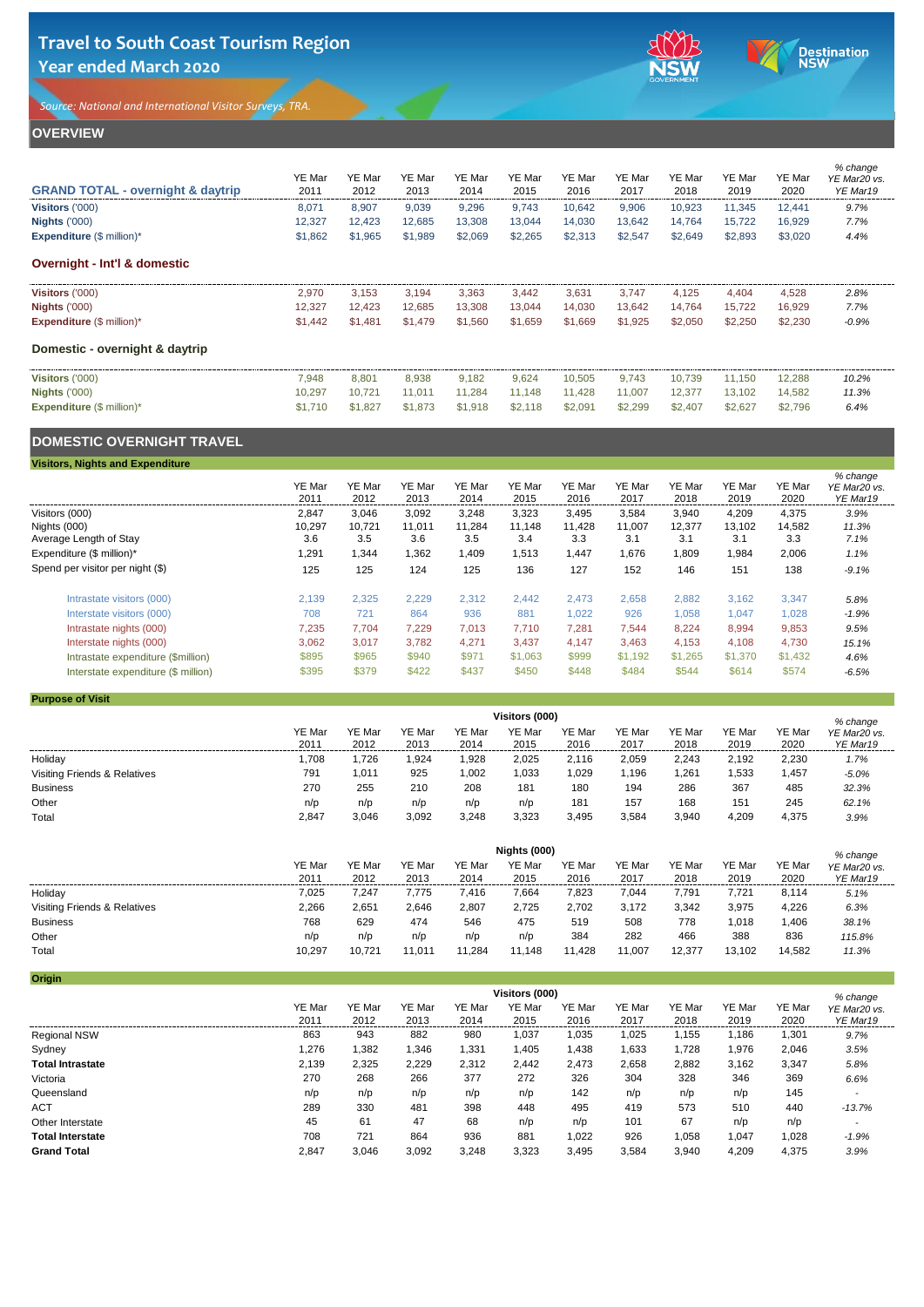

Destination<br>NSW

*Source: National and International Visitor Surveys, TRA.* 

| Age   |        |        |        |        |                |        |        |        |        |        |              |
|-------|--------|--------|--------|--------|----------------|--------|--------|--------|--------|--------|--------------|
|       |        |        |        |        | Visitors (000) |        |        |        |        |        | % change     |
|       | YE Mar | YE Mar | YE Mar | YE Mar | YE Mar         | YE Mar | YE Mar | YE Mar | YE Mar | YE Mar | YE Mar20 vs. |
|       | 2011   | 2012   | 2013   | 2014   | 2015           | 2016   | 2017   | 2018   | 2019   | 2020   | YE Mar19     |
| 15-29 | 638    | 655    | 687    | 728    | 693            | 723    | 837    | 968    | 858    | 959    | 11.7%        |
| 30-39 | 482    | 592    | 507    | 624    | 494            | 574    | 585    | 687    | 696    | 779    | 12.0%        |
| 40-49 | 512    | 571    | 562    | 601    | 646            | 659    | 644    | 667    | 716    | 695    | $-3.0%$      |
| 50-59 | 597    | 521    | 613    | 583    | 638            | 693    | 672    | 667    | 804    | 671    | $-16.5%$     |
| 60-69 | 386    | 469    | 496    | 500    | 568            | 589    | 534    | 574    | 686    | 812    | 18.4%        |
| $70+$ | 233    | 238    | 228    | 212    | 284            | 257    | 312    | 377    | 449    | 459    | 2.2%         |
| Total | 2,847  | 3,046  | 3,092  | 3,248  | 3,323          | 3,495  | 3,584  | 3,940  | 4,209  | 4,375  | 3.9%         |
|       |        |        |        |        |                |        |        |        |        |        |              |

| <b>Travel Party</b>                                             |                |                |                |                |                |                |                |                |                |                |                          |
|-----------------------------------------------------------------|----------------|----------------|----------------|----------------|----------------|----------------|----------------|----------------|----------------|----------------|--------------------------|
|                                                                 |                |                |                |                | Visitors (000) |                |                |                |                |                | % change                 |
|                                                                 | YE Mar<br>2011 | YE Mar<br>2012 | YE Mar<br>2013 | YE Mar<br>2014 | YE Mar<br>2015 | YE Mar<br>2016 | YE Mar<br>2017 | YE Mar<br>2018 | YE Mar<br>2019 | YE Mar<br>2020 | YE Mar20 vs.<br>YE Mar19 |
| Travelling alone                                                | 451            | 520            | 503            | 440            | 546            | 648            | 606            | 775            | 825            | 1,139          | 38.1%                    |
| Adult couple                                                    | 805            | 928            | 917            | 963            | 959            | 1,022          | 1,196          | 1.102          | .354           | 1,300          | $-4.0%$                  |
| Family group - parents and children                             | 905            | 880            | 949            | 908            | 933            | 851            | 760            | 811            | 834            | 808            | $-3.2%$                  |
| Friends or relatives travelling together with (out)<br>children | 577            | 596            | 641            | 837            | 792            | 900            | 920            | 1,101          | 1.011          | 937            | $-7.4%$                  |
| Business associates travelling together with(out)<br>spouse     | n/p            | n/p            | n/p            | n/p            | n/p            | n/p            | n/p            | n/p            | n/p            | 150            |                          |
| Other                                                           | n/p            | n/p            | n/p            | n/p            | n/p            | n/p            | n/p            | n/p            | n/p            | n/p            |                          |
| Total                                                           | 2,847          | 3,046          | 3,092          | 3,248          | 3,323          | 3,495          | 3,584          | 3,940          | 4,209          | 4,375          | 3.9%                     |
|                                                                 |                |                |                |                |                |                |                |                |                |                |                          |

**Top 5 Activities (sorted by the latest year)**

|                                            | Visitors (000) |                |                |                |                |                |                |                |                       |                | % change                 |
|--------------------------------------------|----------------|----------------|----------------|----------------|----------------|----------------|----------------|----------------|-----------------------|----------------|--------------------------|
|                                            | YE Mar<br>2011 | YE Mar<br>2012 | YE Mar<br>2013 | YE Mar<br>2014 | YE Mar<br>2015 | YE Mar<br>2016 | YE Mar<br>2017 | YE Mar<br>2018 | <b>YE Mar</b><br>2019 | YE Mar<br>2020 | YE Mar20 vs.<br>YE Mar19 |
| Eat out / dine at a restaurant and/or cafe | ,530           | 1.619          | 1.609          | .769           | 1.923          | .924           | 2.209          | 2.457          | 2,694                 | 2,776          | 3.0%                     |
| Go to the beach                            | ,342           | .333           | .524           | ,679           | i.715          | .832           | ,847           | 2.086          | 2.131                 | 2,242          | 5.2%                     |
| Visit friends & relatives                  | 1.152          | .446           | 1,321          | .445           | .480           | .454           | .554           | 1.672          | .931                  | 839.           | $-4.8%$                  |
| Sightseeing/looking around                 | 904            | 886            | 878            | 948            | 993            | 898            | 980            | 1.130          | ,433                  | ,246           | $-13.1%$                 |
| Pubs, clubs, discos etc                    | 490            | 692            | 706            | 718            | 734            | 818            | 746            | 843            | 948                   | 1.136          | 19.8%                    |

**Top 3 types of Accommodation used (sorted by the latest year)**

|                                           | Niahts (000)   |                |                |                       |                |                |                       |                |                |                | % change                 |
|-------------------------------------------|----------------|----------------|----------------|-----------------------|----------------|----------------|-----------------------|----------------|----------------|----------------|--------------------------|
|                                           | YE Mar<br>2011 | YE Mar<br>2012 | YE Mar<br>2013 | <b>YE Mar</b><br>2014 | YE Mar<br>2015 | YE Mar<br>2016 | <b>YE Mar</b><br>2017 | YE Mar<br>2018 | YE Mar<br>2019 | YE Mar<br>2020 | YE Mar20 vs.<br>YE Mar19 |
| Friends or relatives property             | 3,298          | 3,353          | 3.845          | 3.434                 | 3.654          | 3,693          | 3,467                 | 4.440          | 4,135          | 4,998          | 20.9%                    |
| Caravan park or commercial camping ground | 2,200          | 2.203          | 2,609          | 3.139                 | 2.591          | 2.570          | 2.189                 | 2.176          | 2.476          | 2.328          | $-6.0%$                  |
| Own property                              | .044           | 967            | 941            | .183                  | 849            | .242           | 807                   | 928            | .125           | .974           | 75.4%                    |

**Top 3 types of Transport used (sorted by the latest year)**

|                                | Visitors (000) |                |                |                |                |                |                |                |                |                | % change                 |
|--------------------------------|----------------|----------------|----------------|----------------|----------------|----------------|----------------|----------------|----------------|----------------|--------------------------|
|                                | YE Mar<br>2011 | YE Mar<br>2012 | YE Mar<br>2013 | YE Mar<br>2014 | YE Mar<br>2015 | YE Mar<br>2016 | YE Mar<br>2017 | YE Mar<br>2018 | YE Mar<br>2019 | YE Mar<br>2020 | YE Mar20 vs.<br>YE Mar19 |
| Private vehicle or company car | 2.554          | 2.774          | 2.912          | 2.935          | 2.997          | 3.203          | 3.263          | 3.602          | 3.832          | 3.924          | 2.4%                     |
| Aircraft                       | n/p            | 78             | n/p            | 108            | 98             | 138            | 128            | n/p            | 122            | 166            | 35.4%                    |
| Railway                        | n/p            | n/p            | n/p            | n/p            | n/p            | n/p            | n/p            | n/p            | n/p            | n/p            |                          |

## **INTERNATIONAL OVERNIGHT TRAVEL**

**Visitors, Nights and Expenditure**

|                                  | YE Mar<br>2011 | YE Mar<br>2012 | YE Mar<br>2013 | YE Mar<br>2014 | YE Mar<br>2015 | YE Mar<br>2016 | YE Mar<br>2017 | YE Mar<br>2018 | YE Mar<br>2019 | YE Mar<br>2020 | % change<br>YE Mar20 vs.<br>YE Mar19 |
|----------------------------------|----------------|----------------|----------------|----------------|----------------|----------------|----------------|----------------|----------------|----------------|--------------------------------------|
| Visitors (000)                   | 123            | 106            | 101            | 115            | 119            | 136            | 163            | 184            | 195            | 153            | $-21.6%$                             |
| Nights (000)                     | 2,030          | .702           | .674           | 2,023          | .897           | 2,602          | 2,635          | 2.387          | 2,621          | 2,347          | $-10.5%$                             |
| Average Length of Stay           | 16.5           | 16.0           | 16.5           | 17.6           | 16.0           | 19.1           | 16.2           | 12.9           | 13.4           | 15.4           | 14.2%                                |
| Expenditure (\$ million)*        | 151            | 137            | 117            | 151            | 147            | $22^{\circ}$   | 248            | 242            | 266            | 224            | $-15.8%$                             |
| Spend per visitor per night (\$) | 74             | 81             | 70             | 75             |                | 85             | 94             | 101            | 102            | 95             | $-6.0%$                              |

| <b>Purpose of Visit</b>      |                |                |                |                |                |                |                |                |                |                |                          |
|------------------------------|----------------|----------------|----------------|----------------|----------------|----------------|----------------|----------------|----------------|----------------|--------------------------|
|                              |                |                |                |                | Visitors (000) |                |                |                |                |                | % change                 |
|                              | YE Mar<br>2011 | YE Mar<br>2012 | YE Mar<br>2013 | YE Mar<br>2014 | YE Mar<br>2015 | YE Mar<br>2016 | YE Mar<br>2017 | YE Mar<br>2018 | YE Mar<br>2019 | YE Mar<br>2020 | YE Mar20 vs.<br>YE Mar19 |
|                              |                |                |                |                |                |                |                |                |                |                |                          |
| Holiday                      | 73             | 61             | 62             | 69             | 72             | 83             | 105            | 121            | 125            | 91             | $-26.9%$                 |
| Visiting Friends & Relatives | 35             | 34             | 27             | 32             | 37             | 40             | 42             | 48             | 54             | 46             | $-14.9%$                 |
| <b>Business</b>              | n/p            | n/p            | 9              | n/p            | n/p            | n/p            | n/p            | n/p            | n/p            | n/p            |                          |
| Employment                   | n/p            | n/p            | n/p            | n/p            | n/p            | n/p            | n/p            | n/p            | n/p            | n/p            |                          |
| Education                    |                |                | 4              | 6              | 5              | 9              | 9              |                | 8              | 8              | 6.2%                     |
| Other <sup>^</sup>           | n/p            | n/p            | n/p            | n/p            | n/p            | n/p            | n/p            | n/p            | n/p            | n/p            |                          |
| Total                        | 123            | 106            | 101            | 115            | 119            | 136            | 163            | 184            | 195            | 153            | $-21.6%$                 |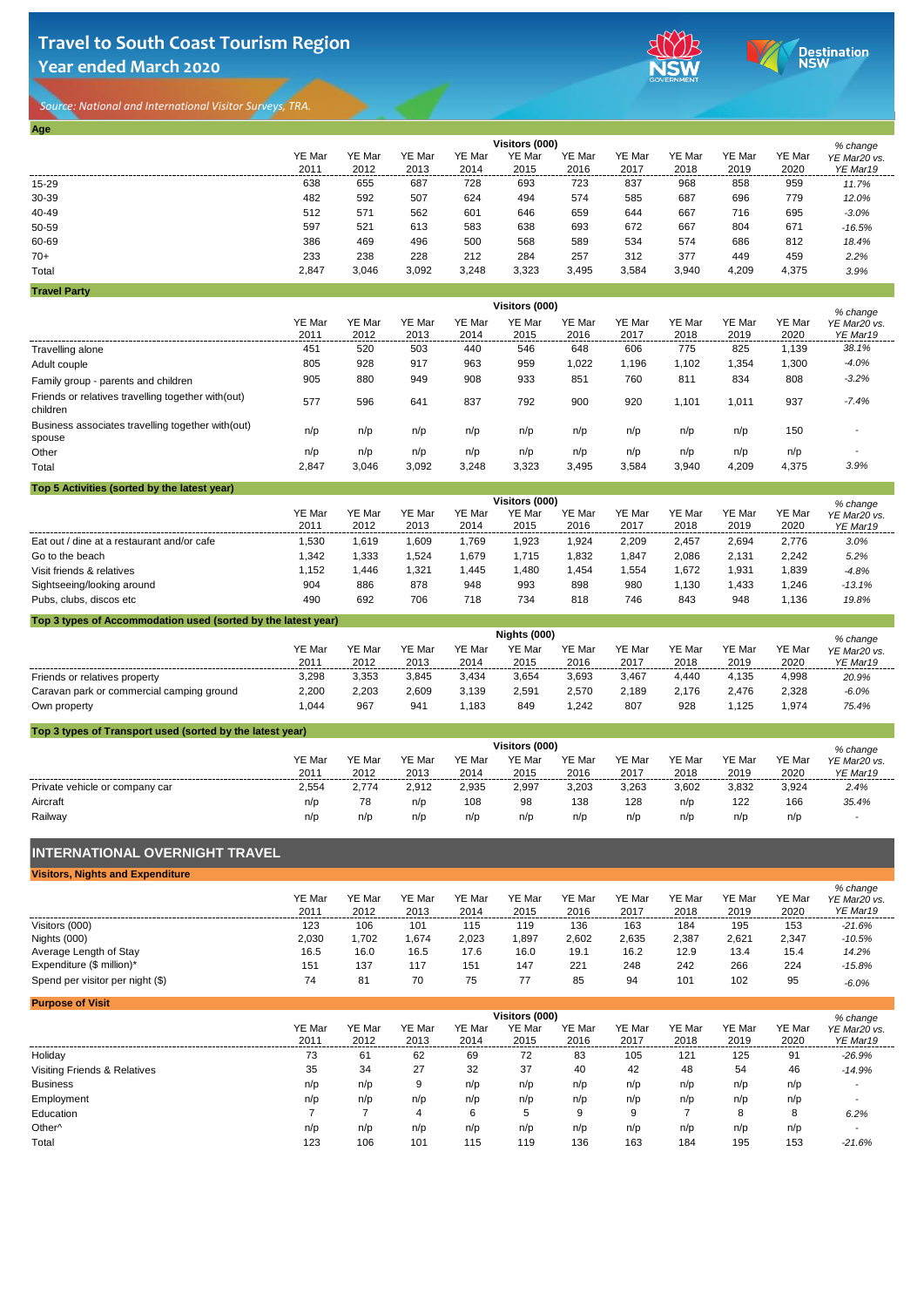

Destination<br>NSW

*Source: National and International Visitor Surveys, TRA.* 

| <b>Purpose of Visit</b>      |        |        |        |        |              |        |        |        |        |        |                          |
|------------------------------|--------|--------|--------|--------|--------------|--------|--------|--------|--------|--------|--------------------------|
|                              |        |        |        |        | Nights (000) |        |        |        |        |        | % change                 |
|                              | YE Mar | YE Mar | YE Mar | YE Mar | YE Mar       | YE Mar | YE Mar | YE Mar | YE Mar | YE Mar | YE Mar20 vs.             |
|                              | 2011   | 2012   | 2013   | 2014   | 2015         | 2016   | 2017   | 2018   | 2019   | 2020   | YE Mar19                 |
| Holiday                      | 394    | 288    | 384    | 510    | 444          | 489    | 413    | 544    | 656    | 491    | $-25.1%$                 |
| Visiting Friends & Relatives | 493    | 522    | 444    | 573    | 509          | 691    | 596    | 751    | 823    | 732    | $-11.1%$                 |
| <b>Business</b>              | n/p    | n/p    | 72     | n/p    | n/p          | n/p    | n/p    | n/p    | n/p    | n/p    |                          |
| Employment                   | n/p    | n/p    | n/p    | n/p    | n/p          | n/p    | n/p    | n/p    | n/p    | n/p    |                          |
| Education                    | 962    | 743    | 587    | 695    | 696          | 851    | 269. ا | 783    | 910    | 928    | 1.9%                     |
| Other <sup>^</sup>           | n/p    | n/p    | n/p    | n/p    | n/p          | n/p    | n/p    | n/p    | n/p    | n/p    | $\overline{\phantom{a}}$ |
| Total                        | 2,030  | 1,702  | .674   | 2,023  | 1,897        | 2,602  | 2,635  | 2,387  | 2,621  | 2,347  | $-10.5%$                 |
|                              |        |        |        |        |              |        |        |        |        |        |                          |

| Top 3 Int'l source markets to South Coast |                |                       |                       |                       |                |                |                |                |                |                |                          |
|-------------------------------------------|----------------|-----------------------|-----------------------|-----------------------|----------------|----------------|----------------|----------------|----------------|----------------|--------------------------|
|                                           |                |                       |                       |                       | Visitors (000) |                |                |                |                |                | % change                 |
|                                           | YE Mar<br>2011 | <b>YE Mar</b><br>2012 | <b>YE Mar</b><br>2013 | <b>YE Mar</b><br>2014 | YE Mar<br>2015 | YE Mar<br>2016 | YE Mar<br>2017 | YE Mar<br>2018 | YE Mar<br>2019 | YE Mar<br>2020 | YE Mar20 vs.<br>YE Mar19 |
| United Kingdom                            | 27             | 23                    | 20                    | 16                    | 21             | 23             | 27             | 31             | 28             | 24             | $-13.4%$                 |
| United States of America                  | 14             | 14                    | 10                    | 14                    | 13             | 17             | 17             | 23             | 20             | 20             | $-0.5%$                  |
| New Zealand                               | 13             | 13                    | 11                    | 14                    | 12             | 11             | 14             |                | 18             | 16             | $-11.7%$                 |

|                     | Visitors (000)<br>% change |                |                |                |                |                |                |                |                |                |                          |  |  |
|---------------------|----------------------------|----------------|----------------|----------------|----------------|----------------|----------------|----------------|----------------|----------------|--------------------------|--|--|
|                     | YE Mar<br>2011             | YE Mar<br>2012 | YE Mar<br>2013 | YE Mar<br>2014 | YE Mar<br>2015 | YE Mar<br>2016 | YE Mar<br>2017 | YE Mar<br>2018 | YE Mar<br>2019 | YE Mar<br>2020 | YE Mar20 vs.<br>YE Mar19 |  |  |
| 15-29               | 41                         | 38             | 35             | 38             | 42             | 46             | 54             | 56             | 59             | 50             | $-15.3%$                 |  |  |
| 30-39               | 18                         | 16             | 16             | 16             | 14             | 20             | 24             | 25             | 28             | 21             | $-23.8%$                 |  |  |
| 40-49               | 17                         | 15             | 16             | 19             | 17             | 14             | 18             | 24             | 26             | 17             | $-36.5%$                 |  |  |
| 50-59               | 18                         | 16             | 12             | 16             | 17             | 22             | 27             | 34             | 36             | 30             | $-15.4%$                 |  |  |
| 60-69               | 22                         | 16             | 17             | 18             | 22             | 23             | 29             | 31             | 31             | 23             | $-27.5%$                 |  |  |
| $70+$               | n/p                        | n/p            | n/p            | n/p            | n/p            | n/p            | n/p            | 15             | 14             | n/p            |                          |  |  |
| Total               | 123                        | 106            | 101            | 115            | 119            | 136            | 163            | 184            | 195            | 153            | $-21.6%$                 |  |  |
| <b>Travel Party</b> |                            |                |                |                |                |                |                |                |                |                |                          |  |  |

|                                                                       | Visitors (000) |                |                |                |                |                |                |                |                |                |                                      |  |
|-----------------------------------------------------------------------|----------------|----------------|----------------|----------------|----------------|----------------|----------------|----------------|----------------|----------------|--------------------------------------|--|
|                                                                       | YE Mar<br>2011 | YE Mar<br>2012 | YE Mar<br>2013 | YE Mar<br>2014 | YE Mar<br>2015 | YE Mar<br>2016 | YE Mar<br>2017 | YE Mar<br>2018 | YE Mar<br>2019 | YE Mar<br>2020 | % change<br>YE Mar20 vs.<br>YE Mar19 |  |
| Travelling alone                                                      | 66             | 57             | 47             | 61             | 60             | 72             | 82             | 98             | 92             | 79             | $-14.0%$                             |  |
| Adult couple                                                          | 33             | 30             | 32             | 30             | 36             | 40             | 40             | 50             | 49             | 38             | $-22.3%$                             |  |
| Family group - parent(s) and children                                 | 10             | 9              | 10             | 12             | 10             | 14             | 21             | 14             | 25             | 20             | $-22.8%$                             |  |
| Friends and/ or relatives travelling together                         | 12             | 8              | 10             | 10             | 11             | 10             | 18             | 20             | 25             | 11             | $-55.5%$                             |  |
| Business associates travelling together with(out)<br>spouse           | n/p            | n/p            | n/p            | n/p            | n/p            | n/p            | n/p            | n/p            | n/p            | n/p            |                                      |  |
| Other                                                                 | n/p            | n/p            | n/p            | n/p            | n/p            | n/p            | n/p            | n/p            | n/p            | n/p            |                                      |  |
| Total                                                                 | 123            | 106            | 101            | 115            | 119            | 136            | 163            | 184            | 195            | 153            | $-21.6%$                             |  |
| Top 5 activities on the trip to Australia (sorted by the latest year) |                |                |                |                |                |                |                |                |                |                |                                      |  |

|                                            | Visitors (000) |                |                |                       |                |                |                |                       |                |                |                                      |
|--------------------------------------------|----------------|----------------|----------------|-----------------------|----------------|----------------|----------------|-----------------------|----------------|----------------|--------------------------------------|
|                                            | YE Mar<br>2011 | YE Mar<br>2012 | YE Mar<br>2013 | <b>YE Mar</b><br>2014 | YE Mar<br>2015 | YE Mar<br>2016 | YE Mar<br>2017 | <b>YE Mar</b><br>2018 | YE Mar<br>2019 | YE Mar<br>2020 | % change<br>YE Mar20 vs.<br>YE Mar19 |
| Eat out / dine at a restaurant and/or cafe | 109            | 94             | 91             | 102                   | 110            | 128            | 155            | 172                   | 183            | 142            | $-22.4%$                             |
| Go to the beach                            | 104            | 89             | 83             | 95                    | 102            | 116            | 138            | 162                   | 171            | 128            | $-25.6%$                             |
| Sightseeing/looking around                 | 99             | 84             | 80             | 91                    | 99             | 110            | 133            | 147                   | 161            | 121            | $-25.1%$                             |
| Go shopping for pleasure                   | 89             | 81             | 75             | 86                    | 96             | 108            | 130            | 137                   | 150            | 115            | $-23.4%$                             |
| Visit national parks / state parks         | 72             | 63             | 64             | 72                    | 78             | 91             | 112            | 125                   | 131            | 99             | $-24.6%$                             |

## **First or Return Visitor to Australia**

**Age**

|                                                          | Visitors (000) |               |        |        |        |        |        |        |        |        |                          |
|----------------------------------------------------------|----------------|---------------|--------|--------|--------|--------|--------|--------|--------|--------|--------------------------|
|                                                          | <b>YE Mar</b>  | <b>YE Mar</b> | YE Mar | YE Mar | YE Mar | YE Mar | YE Mar | YE Mar | YE Mar | YE Mar | % change<br>YE Mar20 vs. |
|                                                          | 2011           | 2012          | 2013   | 2014   | 2015   | 2016   | 2017   | 2018   | 2019   | 2020   | YE Mar19                 |
| First visit                                              | 51             | 48            | 46     | 51     | 58     | 62     | 73     | 76     | 86     | 62     | $-27.4%$                 |
| Return visit                                             | 72             | 58            | 55     | 63     | 61     | 74     | 90     | 108    | 109    | 90     | $-17.0%$                 |
| Total                                                    | 123            | 106           | 101    | 115    | 119    | 136    | 163    | 184    | 195    | 153    | $-21.6%$                 |
| Top 3 types of Accommodation (sorted by the latest year) |                |               |        |        |        |        |        |        |        |        |                          |

| . .                                                       | Nights (000)   |                       |                          |                |                          |                |                |                |                |                |                                      |  |
|-----------------------------------------------------------|----------------|-----------------------|--------------------------|----------------|--------------------------|----------------|----------------|----------------|----------------|----------------|--------------------------------------|--|
|                                                           | YE Mar<br>2011 | <b>YE Mar</b><br>2012 | <b>YE Mar</b><br>2013    | YE Mar<br>2014 | YE Mar<br>2015           | YE Mar<br>2016 | YE Mar<br>2017 | YE Mar<br>2018 | YE Mar<br>2019 | YE Mar<br>2020 | % change<br>YE Mar20 vs.<br>YE Mar19 |  |
| Rented house/apartment/flat or unit                       | 890            | 614                   | 691                      | 779            | 638                      | 1.017          | 1,195          | 882            | 947            | 873            | $-7.8%$                              |  |
| Friends or relatives property                             | 597            | 644                   | 598                      | 606            | 634                      | 928            | 662            | 819            | 776            | 751            | $-3.2%$                              |  |
| Commercial boat/houseboat/cabin cruiser or cruise<br>ship | n/p            | n/p                   | $\overline{\phantom{a}}$ | $\sim$         | $\overline{\phantom{a}}$ | n/p            | n/p            | n/p            | n/p            | n/p            |                                      |  |

## **Top 3 types of Transport used (sorted by the latest year)**

|                                |                |                | % change       |                |                |                |                |                |                |                      |                          |
|--------------------------------|----------------|----------------|----------------|----------------|----------------|----------------|----------------|----------------|----------------|----------------------|--------------------------|
|                                | YE Mar<br>2011 | YE Mar<br>2012 | YE Mar<br>2013 | YE Mar<br>2014 | YE Mar<br>2015 | YE Mar<br>2016 | YE Mar<br>2017 | YE Mar<br>2018 | YE Mar<br>2019 | YE Mar<br>2020       | YE Mar20 vs.<br>YE Mar19 |
| Private vehicle or company car | 50             | 51             | 43             | 48             | 53             | 58             | 57             | 74             | 74             | 57                   | $-23.3%$                 |
| Rental car                     | 35             | 25             | 23             | 30             | 33             | 31             | 41             | 43             | 56             | 42                   | $-24.7%$                 |
| Aircraft                       | 12             |                | a              |                | 10             | 9              | 14             | 15             | 15             | $\overline{ }$<br>12 | $-21.3%$                 |